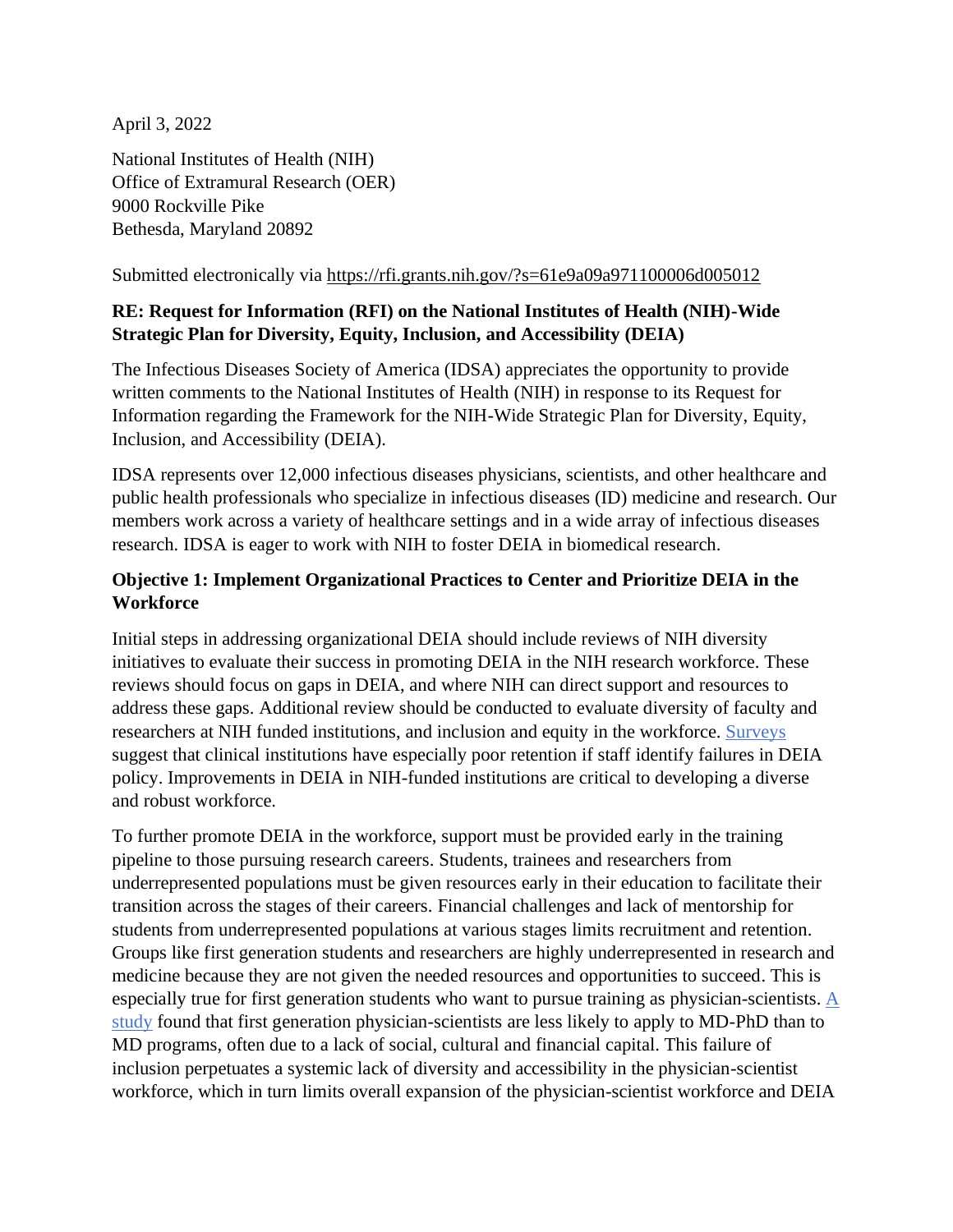considerations in patient care and clinical research. Targeted initiatives are needed to provide crucial support and resources necessary for students and researchers from underrepresented backgrounds to successfully advance through the training pipeline into the workforce. **Recommendations to strengthen DEIA in the workforce include:** 

- Create early career reviewer programs at NIH-funded institutions for investigators and physician-scientists from populations that are underrepresented in science and medicine.
- Provide stronger support for mentorship programs targeting underrepresented and firstgeneration students.
- Support institutional funding directed to areas not traditionally covered under grants, such as childcare costs, to improve retention of researchers and students and make research more accessible.
- Provide more funding opportunities for early-stage investigators from underrepresented groups, such as the predoctoral [F31 NRSA Individual Predoctoral Fellowship to Promote](https://www.ninds.nih.gov/Funding/Training-Career-Development/Award/F31-Individual-NRSA-Diverse-PhD-Students-Diverse-MDPhD)  [Diversity in Health-Related Research mechanism.](https://www.ninds.nih.gov/Funding/Training-Career-Development/Award/F31-Individual-NRSA-Diverse-PhD-Students-Diverse-MDPhD) Similar initiatives could increase retention of underrepresented students.
- Support initiatives that fund high school and college research fellowships and provide resources for application preparation and test preparation for those applying to postgraduate medical and science programs (particularly for those interested in physician scientist/MD-PhD programs who need to take the MCAT and pay for school application fees).
- Attach stipends to federal funds to support travel to conferences and leadership training.
- Develop or restructure federal funds to be directed to Clinical Transitional Science Awards (CTSAs) and institutional grants which support clinical and translational scientific training and career development.

## **Objective 2: Grow and Sustain DEIA through Structural and Cultural Change**

DEIA must be an institutional priority. Commitment to DEIA requires resources, funding and support for NIH-funded institutions. Additionally, it requires structural changes centered on improving representation of underrepresented groups at all levels of research through collaborative efforts. **Recommendations to grow DEIA through structural and cultural change include**:

- Increase federally supported programs at academic and other NIH-funded institutions (particularly institutions in underserved regions or communities) to send early career researchers, graduate students, and physician-scientist trainees to underrepresented and underserved communities. These initiatives facilitate mentorship and encourage individuals from underrepresented populations to pursue careers in healthcare and research.
- Foster increased collaboration among federal agencies, research institutions and community-based organizations with expertise in health disparities to develop and inform strategies to improve mentorship programs and career support for underrepresented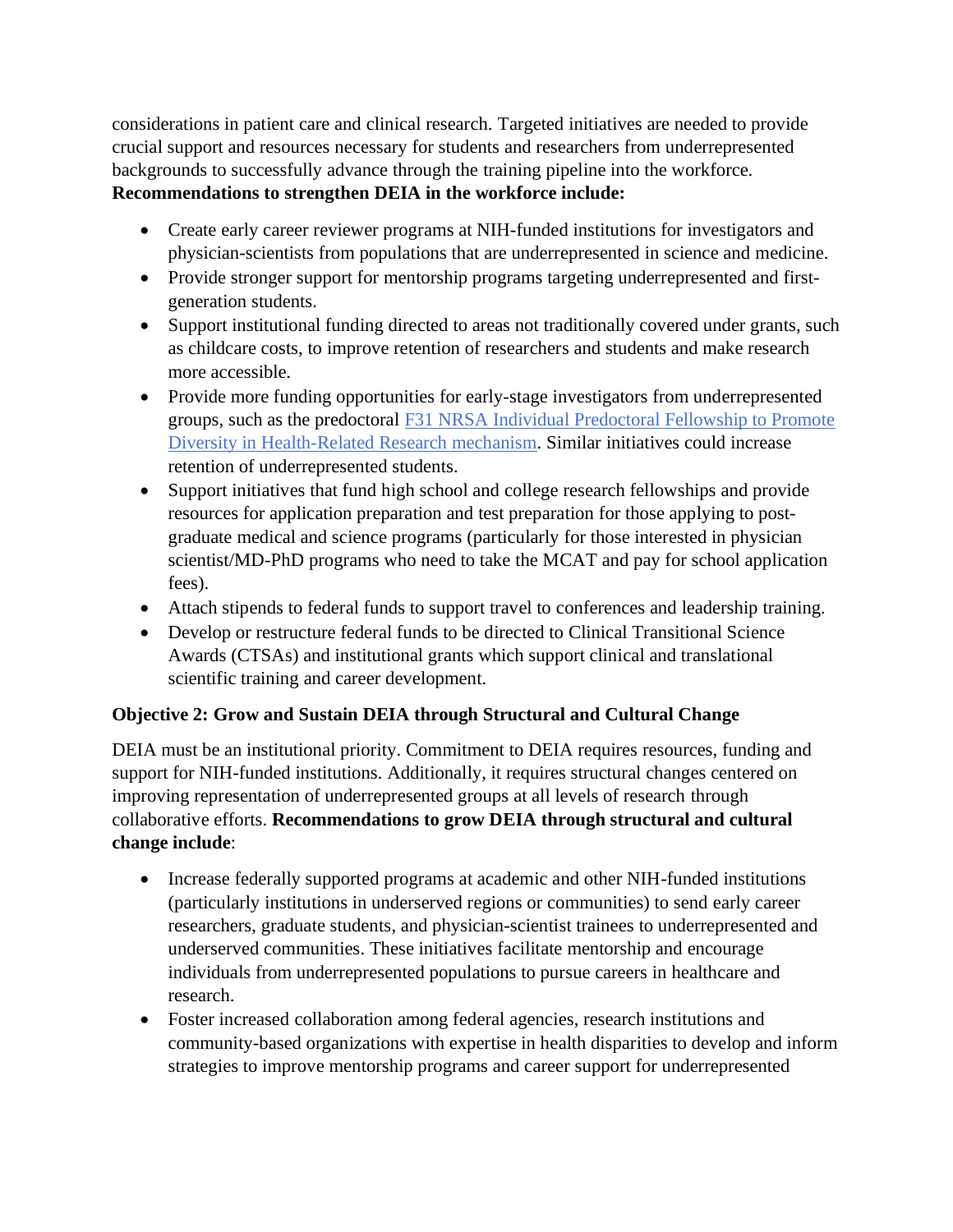minorities during training. Collaboration across agencies can improve the overall uptake of effective DEIA initiatives.

• Support initiatives and funding that give chief diversity officers (CDOs) or diversity steering committees at NIH-funded institutions the resources needed to implement DEIA initiatives. Work with these institutions to ensure they have structural policies and institutional bodies in place to effectively address DEIA.

## **Objective 3: Advance DEIA Through Research**

Research should hold DEIA as a central tenant, especially when working with underrepresented populations and communities. Mistrust of research in underrepresented populations stems from failures in transparent communication by researchers and investigators. When communities engaged in research such as clinical trials are not engaged as partners, it creates mistrust and limits the impact of these studies. Mistrust can also dissuade students in underrepresented communities from pursuing careers in research.

Research aimed at identifying and addressing gaps in DEIA is critical. By supporting research that identifies disparities in workforce DEIA, targeted initiatives can be developed more effectively. Furthermore, research funding can be used to facilitate mentorship, training, and funding opportunities for underrepresented trainees and students. **Recommendations to advance DEIA through research include:** 

- Survey demographics of NIH investigators and study section participants with the goal of increasing representation of underrepresented groups in research. After survey and review, implement initiatives that address DEIA gaps in study sections and ensure that study section participants include individuals from underrepresented backgrounds and who understand the unique challenges encountered by trainees. Diversifying study sections helps ensure appropriate review of research applications.
- Fund studies that evaluate the impact of strategies and programs aimed at improving DEIA in faculty, students, and trainees at research institutions for effectiveness.
- Support research that seeks to build a better understanding of DEIA in the healthcare and research workforce, including what policies and initiatives designed to advance DEIA have proven effective, what gaps exist in DEIA efforts, and what barriers those seeking to join the workforce encounter.
- Fund research with a focus on interdisciplinary, collaborative work to foster team science approaches in applied research that encourage inclusion and accessibility.
- Facilitate training for researchers engaged in clinical trial studies targeted at underrepresented communities that encourage transparent communication and collaboration with the communities with whom they work. Include training for culturally competent communication through diverse communities.
- Embed training funds into large clinical trial funding to allow for broader experience and mentorship for younger researchers. Additionally, attach training grants for researchers and students from underrepresented groups to large, multi-institutional grants.